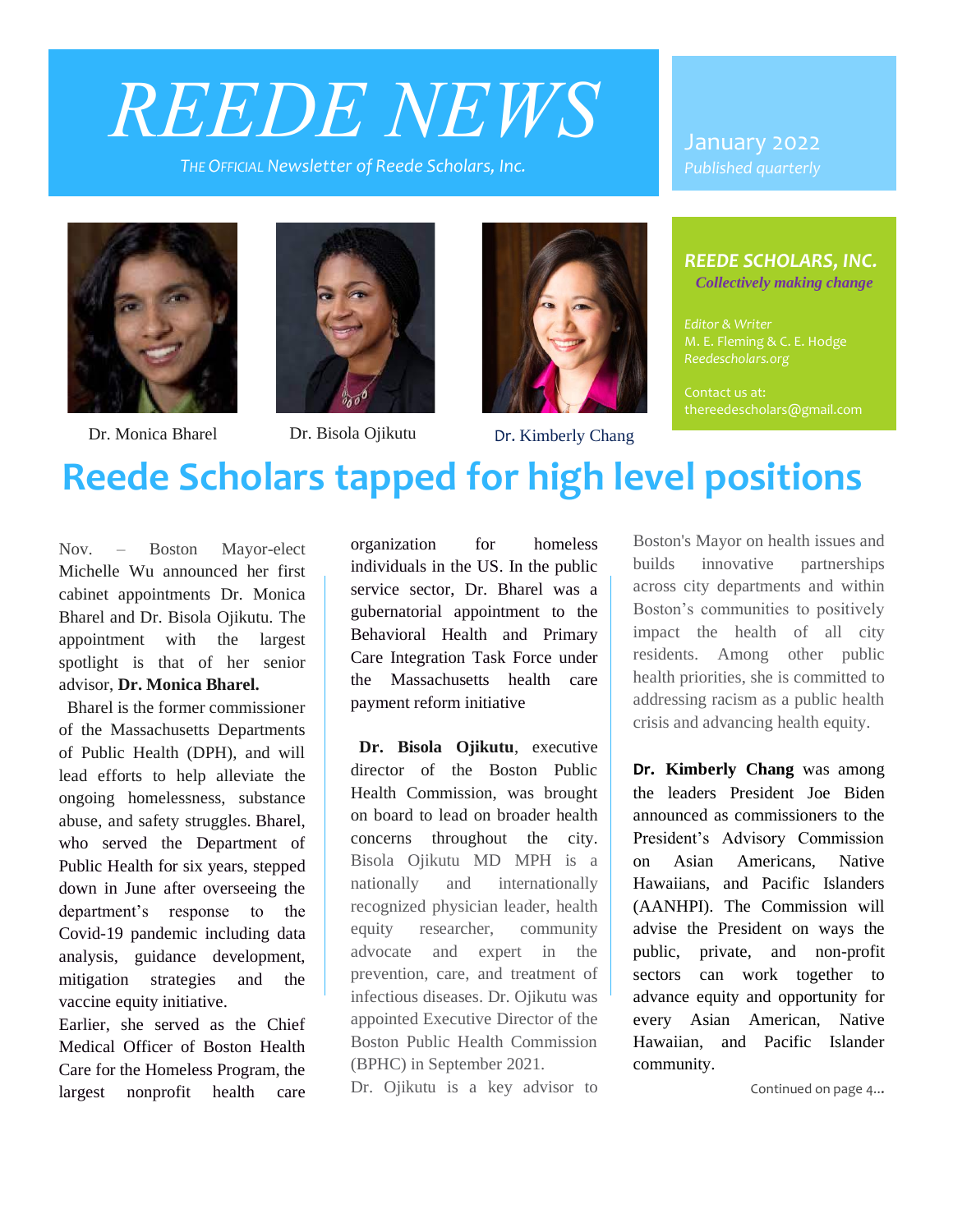#### **PRESIDENT'S CORNER**



**APHA, Denver** L-R: Anthony Chen, Mary E Fleming, President, & Kimberly Chang

Greetings, fellow alum! As we all say farewell to 2021, I am excited and filled with optimism for what's to come in 2022! An end to this pandemic is at the top of my list. In-person meetings is second!

We had a busy 2021, including issuing our first The Joseph L. Henry Oral Health Fellowship in Minority Health Policy Scholarship. In so doing, we committed to the Office of Diversity, Inclusion, and Community Partnerships our continued support for the Oral Health Fellows. We were successful is securing two Platinum sponsors! And work began on many important events coming in 2022. Watch for an announcement flyer soon for our **5 th Annual Leadership Retreat and Board of Directors Meeting,** which will be held in Atlanta, GA. We have added CMEs for providers and a family program for spouses and children.

Work has begun on our flagship program, the **13th Annual Health Equity Symposium**. This years' symposium will have a conversation about the collateral health and education consequences of violence on children and young people. If you have worked in this space, we need your participation as a panelist.

I'm encouraged by the increase in participation of Reede Scholars this past year in our organization, and look forward to even more in 2022. Please consider serving on a committee, donating, and attending our General Body meetings. We are strong because of you. As we continue to grow, we want to hear your voice. Together let's have an awesome 2022! - Dr. Mary E. Fleming



Roy Wade, Jr., M.D., Ph.D., M.S.H.P. Jaya Aysola, M.D., M.P.H.



# **AYSOLA & WADE, JR. FEATURED IN NEW ENGLAND JOURNAL OF MEDICINE**

Nov- The New England Journal of Medicine October issue published an article entitled, "Racial and Ethnic Diversity at Medical Schools — Why Aren't We There Yet?" The list of authors included Reede Scholars Jaya Aysola, MD, MPH, and Roy Wade, Jr. M.D., Ph.D., M.S.H.P. along with James P. Guevara, M.D., M.P.H.,

As the nation grapples with social injustices strong voices are needed to highlight the root causes of inequities across a plethora of institutions.

In this article Jaya and Roy examines data that inform inequities in medical school faculty. Several steps are outlined that will enhance the diversity, equity, inclusion, and belonging (DEIB) efforts of organizations and institutions willing to make needed changes to assure a more equitable society for all.

The *New England Journal of Medicine* (NEJM) is recognized as the world's leading medical journal and website. Published continuously for over 200 years, NEJM delivers highquality, peer-reviewed research and interactive clinical content to physicians, educators, researchers, and the global medical community.

#### INSIDE THIS ISSUE

- President's Corner
- Scholars in High Level Positions
- Aysola & Wade featured in NEJM
- 2021 Reede Scholars donors and sponsors
- Got your Booster?
- APHA AWARDS
- Fierce Healthcare Awards
- Governor's Appointment
- Upcoming Events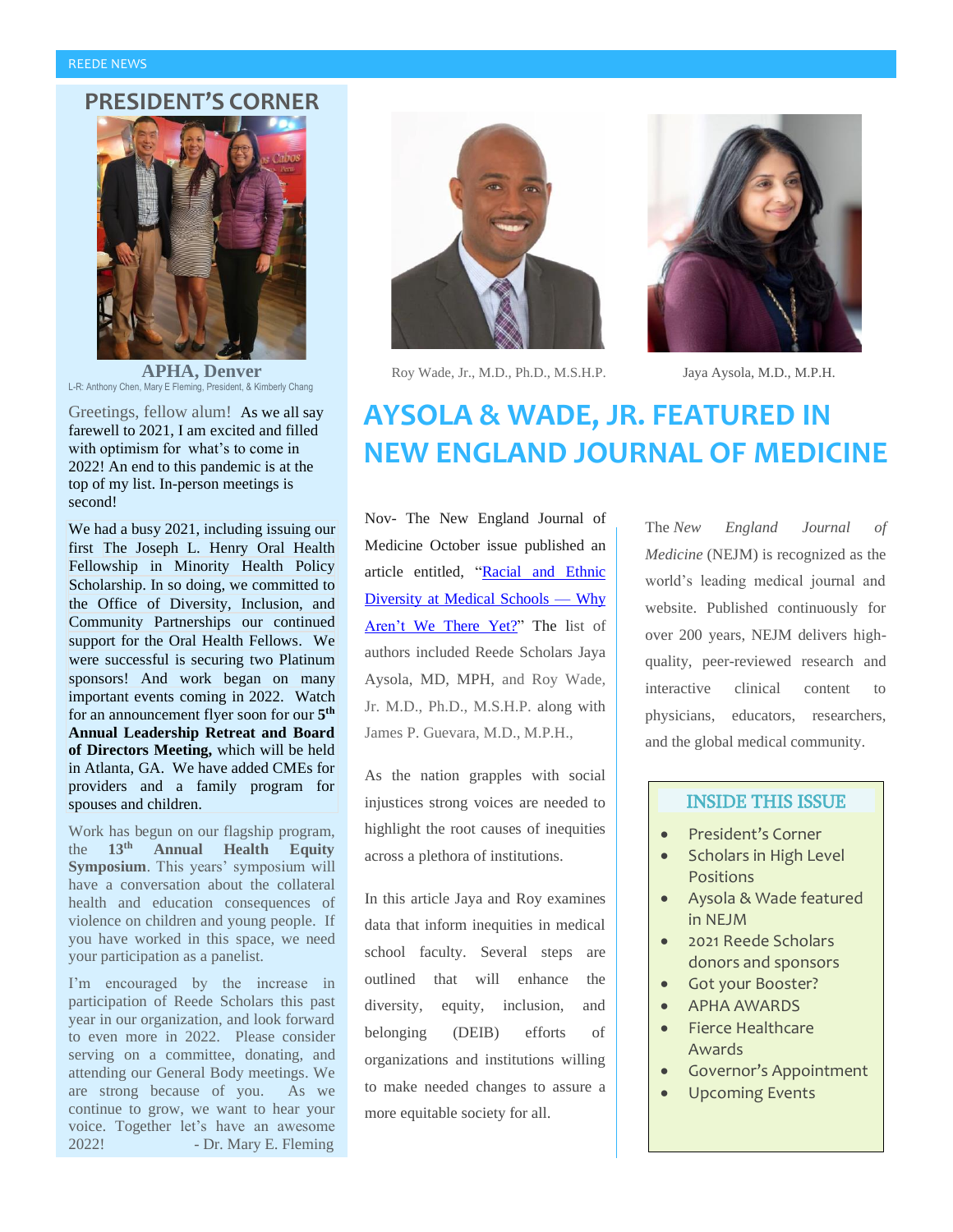## *THANK YOU TO OUR 2021 DONORS AND SPONSORS*

#### **\$1,000 - 1,200**

Christian, Asare \*Board of Directors (71% giving)

#### **\$600**

Rhoads, Kim

#### **\$500**

Betancourt, Joseph Duperval-Brownlee, Tamarah Newland, Ann Valadez, Adolfo

#### **\$300**

Cook, Nakela Hayashi, Seiji \*Nagasako, Elna \*Woods, Phillip

#### **\$200 - \$299**

Castellanos, Luis Custodio, Ricardo "Papa Ric" Del Castillo, Nicole Fleming, Mary Lee, Don Martinez, Octavio McGhee, Julea Raphael, Jean Rosman, Samantha \*Williams, D'Nyce

## [Got your booster? Here](https://abcnews.go.com/US/booster-reasons-public-health-measures-bit-longer/story?id=80908775&cid=social_twitter_abcn)  [are 5 reasons to keep](https://abcnews.go.com/US/booster-reasons-public-health-measures-bit-longer/story?id=80908775&cid=social_twitter_abcn)  [following public health](https://abcnews.go.com/US/booster-reasons-public-health-measures-bit-longer/story?id=80908775&cid=social_twitter_abcn)  [measures for a bit longer](https://abcnews.go.com/US/booster-reasons-public-health-measures-bit-longer/story?id=80908775&cid=social_twitter_abcn)

*Dr. Jay Bhatt recommends you still be cautious right after getting your booster.*



**[Dr. Jay](https://abcnews.go.com/author/drjay_bhatt)  [Bhatt](https://abcnews.go.com/author/drjay_bhatt)**

Nov - Dr. Bhatt warns that even with booster vaccines widely available, now is not the time. According to Bhatt, "it's time to take a deep breath, tap the brakes, continue using your mask indoors, and not re-engage with large crowds just yet.

In the ABC News article Bhatt points out, '1. Your body needs time to build immunity to COVID-19. 2. COVID-19 is still a risk. 3. It's flu season. 4. Other viruses are out there. 5. Community transmission matters.' A straightforward message for providers, staff, patients, and the community.

#### **\$125 - \$150**

Benton, Lisa Wang, Wilson

#### **\$100**

Bhatt, Jay Brooks, Durado Bryant, Allison Chang, Kimberly Chen, Anthony Elliott, Katherine Foster, Tamiko Ghosh, Chandak Hebert-Magee, Shantel \*Hodge, Cynthia \*Jackson, Kamilah Jeung, Joan Jones, Ross Kambampati, Vikram Kao, Ann Lee, Marshala Narain, Kimberly Olayiwola, Jacqueline Nwando Portela, Maria Prakash, Kavitha Roubideaux, Yvette Roundtree, Shelia Sprott, Siobhian Swann, Brian Taylor, Kima Trivedi, Amal Willis, Phil (RS spouse)

#### **APHA 2021 AWARDS FOR EXCELLENCE IN PUBLIC HEALTH**



Sept - Every year, the American Public Health Association honors excellence in public health leadership and innovation,

from state and local health officials to those speaking up for public health from the halls of Congress.

Donald Warne, MD, MPH, associate dean of diversity, equity and inclusion and director of both the Indians into Medicine, or INMED, and public health programs at the University of North Dakota School of Medicine and Health Sciences, will receive the **Helen Rodríguez-Trías Social Justice Award** for his work on social justice for underserved and disadvantaged populations. A member of the Oglala Lakota Tribe, Warne is a physician, public health professional, tribal health advocate & academic leader dedicated to advancing health equity for American Indians and Alaskan Natives.



3

*Thank you to all who gave during our* GIVING TUESDAY CAMPAIGN



## **UPCOMING EVENTS**

**EQUITY & SOCIAL JUSTICE SERIES: LEADERSHIP LESSONS LEARNED IN MEDICINE & MILITARY THURSDAY, JANUARY 20, 2022 12:00 PM – 1:00 PM HARVARD** 



#### **Reede Scholars General Body Meeting**

**February 1 at 3:00 pm EST/12:00 PST April 5 at 3:00 pm EST/12:00 PST**

**5 th Annual Leadership Retreat & Board of Directors Meeting March 25 -27, 2022 Atlanta, GA Reedescholars.org**